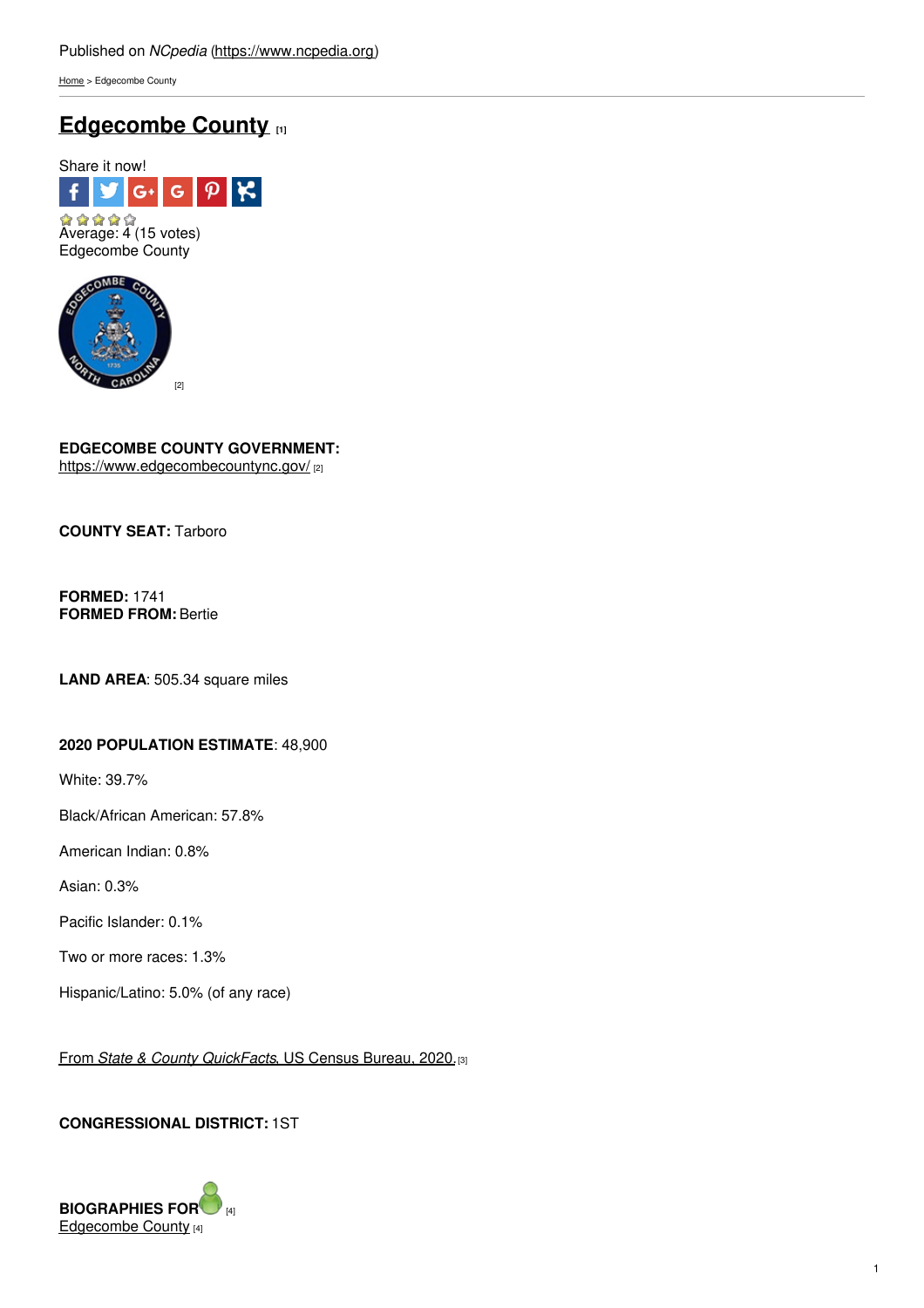## **[5]WILDLIFE PROFILES FOR** [Coastal](https://www.ncpedia.org/wildlife/coastal-plain) Plain [5]

### **GEOGRAPHIC INFORMATION**

**REGION:** [Coastal](https://www.ncpedia.org/geography/region/coastal-plain) Plain [6] **RIVER BASIN:** [Tar-Pamlico](https://files.nc.gov/deqee/documents/files/tar-pamlico.pdf) [7], [Map](https://ncdenr.maps.arcgis.com/apps/PublicInformation/index.html?appid=f82f583438e74bf29adcc76247381eee) [8] **NEIGHBORING COUNTIES:** [Halifax](https://www.ncpedia.org/geography/halifax) [9], [Martin](https://www.ncpedia.org/geography/martin) [10], [Nash](https://www.ncpedia.org/geography/nash) [11], [Pitt](https://www.ncpedia.org/geography/pitt) [12], [Wilson](https://www.ncpedia.org/geography/wilson) [13]



See also: North Carolina [Counties](https://www.ncpedia.org/geography/counties)  $_{[14]}$  (to access links to NCpedia articles for all 100 counties)

by Allyson C. Criner, 2006

Edgecombe County, located in the [Coastal](https://www.ncpedia.org/geography/region/coastal-plain) Plain [6] region of eastern North Carolina, was formed in 1741 fromBertie County [15]. It was named for Baron Richard [Edgecombe,](https://www.ncpedia.org/geography/bertie) English member of Parliament and lord of the treasury. Aside from minor boundary adjustments, the county's present dimensions are the result of geographical divisions in 1746, 1758, 1777, and 1855 to form parts of [Granville](https://www.ncpedia.org/geography/granville) [16], [Halifax](https://www.ncpedia.org/geography/halifax) [9], [Nash](https://www.ncpedia.org/geography/nash) [11], and [Wilson](https://www.ncpedia.org/geography/wilson) [13] Counties, respectively. In 1764 the county seat was moved from Edgecombe Court House to [Tarboro](https://www.tarboro-nc.com/) [17]. Other Edgecombe County communities include Conetoe, Leggett, Macclesfield, [Pinetops](https://townofpinetopsnc.com/) [18], Princeville, [Sharpsburg](https://www.sharpsburgnc.com/) [19], Speed, Whitakers, and parts of [Rocky](https://rockymountnc.gov/) Mount [20] (which straddles the Edgecombe-Nash [county](https://www.ncpedia.org/geography/nash) [11] border).

[Tuscarora](https://www.ncpedia.org/american-indians/tuscarora) Indians [21] originally inhabited the lands of Edgecombe County, and the English settlers who followed represented some of the first families of colonial North Carolina. The town of Princeville is also notable among Edgecombe County "firsts": established in 1865 by former slaves, it was the first all-black incorporated town in North Carolina. It and other Edgecombe County communities were devastated by the flooding of the Tar River following Hurricane Floyd in 1999. The first New Deal-era electrical cooperative began generating in Tarboro in 1937. The Tarboro Town Commons is today the only known example of a colonial common remaining in North Carolina.

Edgecombe County natural and cultural attractions include Riverfront Park in Tarboro and Battle Park in Rocky Mount; the Tar River Reservoir; [Coolmore](https://www.ncpedia.org/coolmore) [22], an antebellum mansion built ca. 1860; and the Rocky Mount Arts Center. The Down East Festival of the Arts is held each October in Rocky Mount. Edgecombe County farms produce [tobacco](https://www.ncpedia.org/tobacco) [23], cotton, corn, wheat, chickens, beef and dairy cattle, and peanuts, among other goods. County industrial products include furniture, farm machinery, electric transformers, and fabrics. In 2004 Edgecombe County's population was estimated to be 54,000.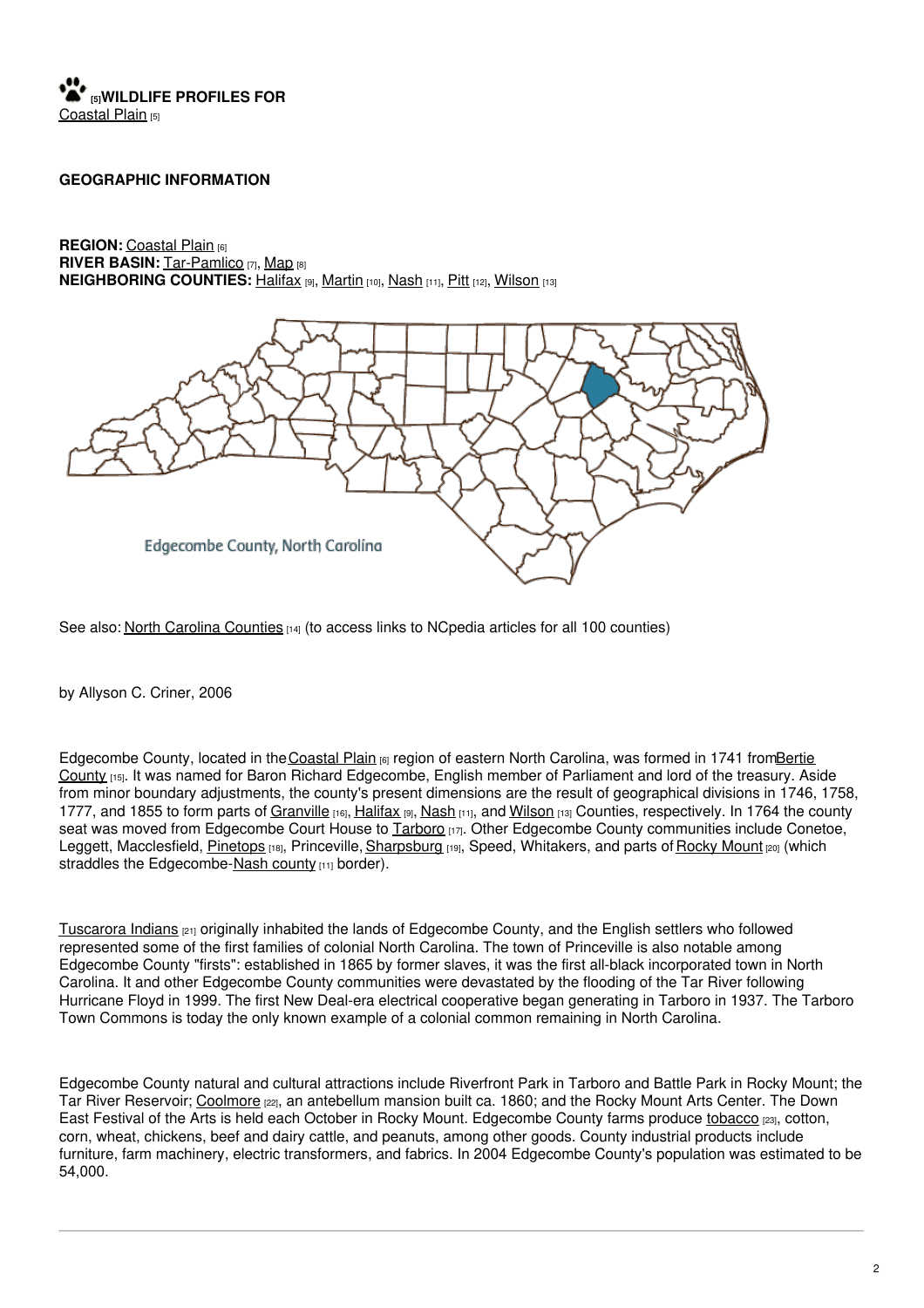## **Annotated history of Edgecombe County's formation:**

For an annotated history of the county's formation, with the laws affecting the county, boundary lines and changes, and other origin information, visit these references in *The Formation of the North Carolina Counties* (Corbitt, 2000), available online at North Carolina Digital Collections (note, there may be additional items of interest for the county not listed here):

County formation history: <https://digital.ncdcr.gov/digital/collection/p16062coll9/id/289869> [24]

Index entry for the county: <https://digital.ncdcr.gov/digital/collection/p16062coll9/id/290080> [25]

### **References:**

Sarah Veith Jenkins, *The Edgecombe Story* (1976).

### **Additional resources:**

Corbitt, David Leroy. 2000. *The formation of the North Carolina counties, 1663- 1943*. <https://digital.ncdcr.gov/digital/collection/p16062coll9/id/290103> [26] (accessed June 20, 2017).

Edgecombe County Government: <https://www.edgecombecountync.gov/> [2]

DigitalNC, Edgecombe County: <https://www.digitalnc.org/counties/edgecombe-county/> [27]

North Carolina Digital Collections (explore by place, time period, format):<https://digital.ncdcr.gov/> [28]

### **Image credits:**

Rudersdorf, Amy. 2010. "NC County Maps." Government & Heritage Library, State Library of North Carolina.

**Subjects:** [Counties](https://www.ncpedia.org/category/subjects/counties) [29] **From:** [Encyclopedia](https://www.ncpedia.org/category/entry-source/encyclopedia-) of North Carolina, University of North Carolina Press.[30] **Authors:** Criner, [Allyson](https://www.ncpedia.org/category/authors/criner-allyson-c) C. [31] **Origin - location:** [Edgecombe](https://www.ncpedia.org/category/origin-location/coastal-20) County [32]

1 January 2006 | Criner, Allyson C.

**Source URL:** https://www.ncpedia.org/geography/edgecombe

### **Links**

<sup>[1]</sup> https://www.ncpedia.org/geography/edgecombe

<sup>[2]</sup> https://www.edgecombecountync.gov/

<sup>[3]</sup> https://www.census.gov/quickfacts/fact/table/edgecombecountynorthcarolina/POP010220

<sup>[4]</sup> https://www.ncpedia.org/geography/edgecombe-county/biography

<sup>[5]</sup> https://www.ncpedia.org/wildlife/coastal-plain

<sup>[6]</sup> https://www.ncpedia.org/geography/region/coastal-plain

<sup>[7]</sup> https://files.nc.gov/deqee/documents/files/tar-pamlico.pdf

<sup>[8]</sup> https://ncdenr.maps.arcgis.com/apps/PublicInformation/index.html?appid=f82f583438e74bf29adcc76247381eee